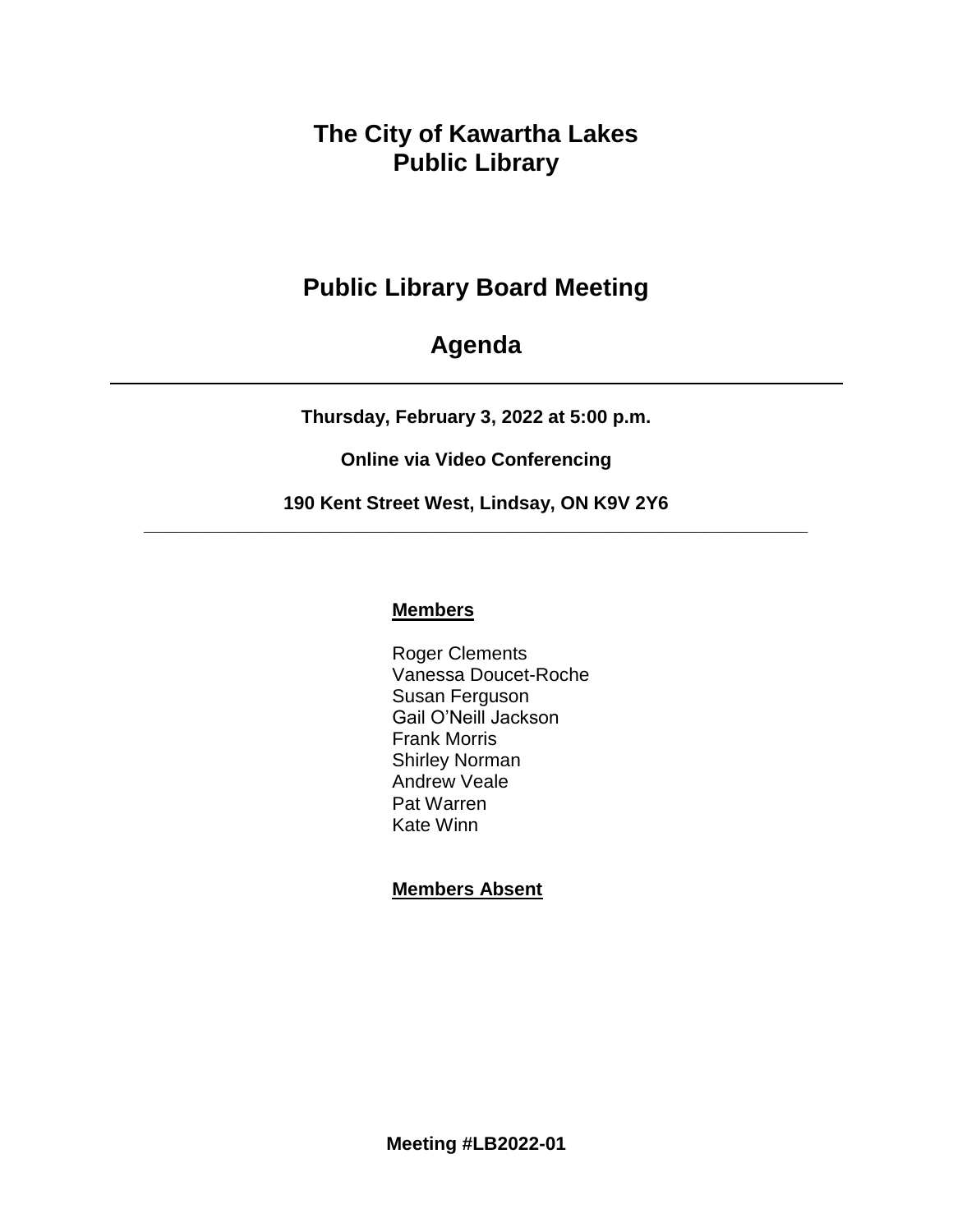- **1. Call to Order**
- **2. Chairs Remarks**

#### **3. Adoption of the Agenda**

**RECOMMENDED THAT** the agenda for the City of Kawartha Lakes Public Library Board Meeting of 3 February, 2022 be adopted as circulated *(or as amended).*

**4. Declaration of Pecuniary Interest**

#### **5. Deputations / Presentations**

#### **CAO Ron Taylor – City update Mishkodeh – Pat Warren (presentation sent separately attached)**

#### **Consent Agenda**

## **6. Minutes**

6.1 Draft Library Board Minutes of the 2 December, 2021 Meeting

#### **7. Correspondence**

#### **NONE**

### **Consent Agenda End**

#### **8. Reports**

- 8.1 Library Financial Statement December 2021 J. Anderson Written Report
- 8.2 Library CEO's Report February 2022 J. Anderson Written
- 8.3 Performance Indicators Annual 2021 J. Anderson Written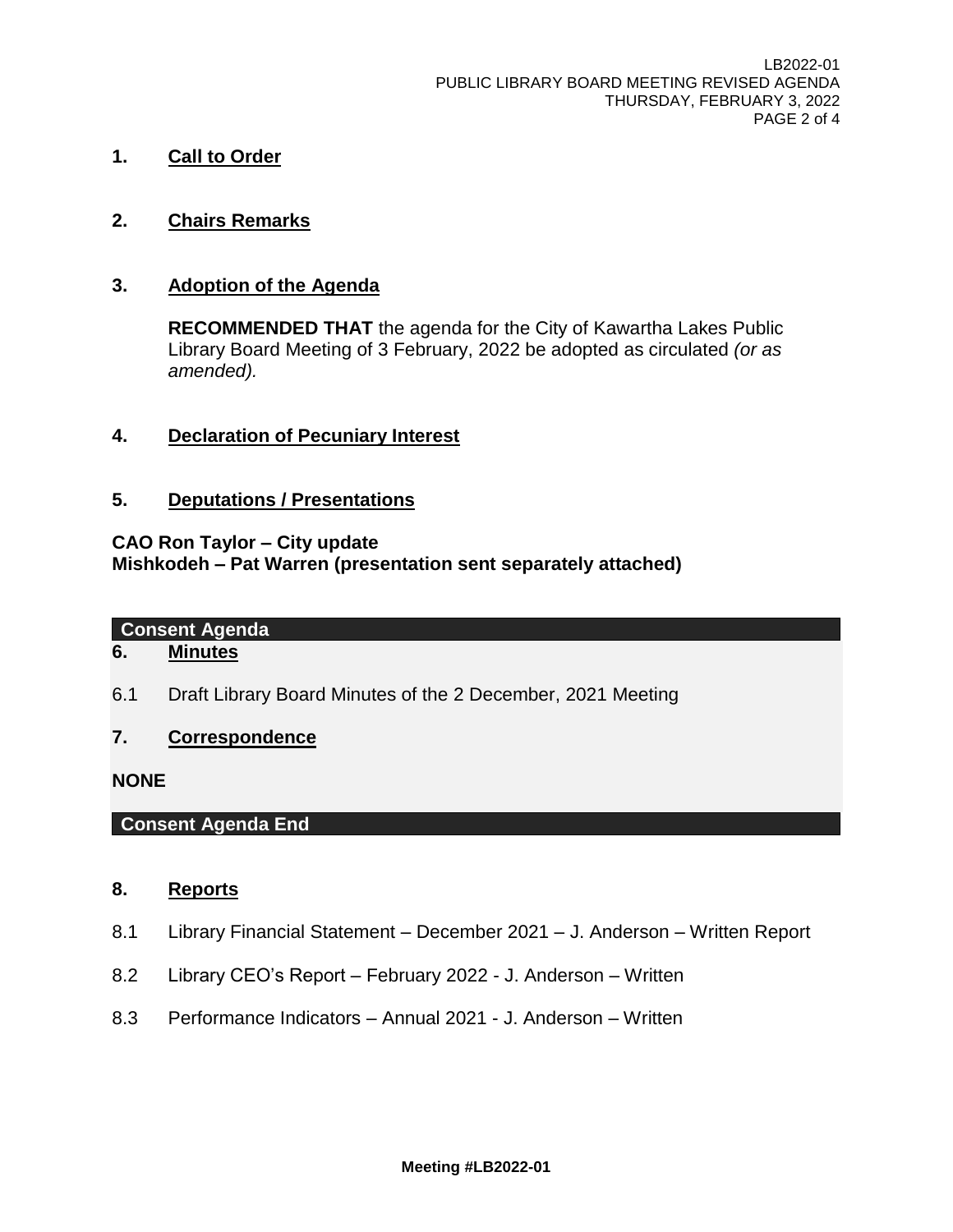### **9. New Business**

- 9.1 Bobcaygeon Update J. Anderson Verbal Report
- 9.2 Board Self Evaluation S. Norman/V. Doucet-Roche/K. Winn Written Report
- 9.3 Draft 2022 CEO Work Plan J. Anderson Written Report LIBR2022-01

## **10. Policy Review**

- 10.1 Privacy Policy J. Anderson Written Report LIBR2022-02
- 10.2 Trustee Description Information

### **11. Closed Session**

#### **12. Business Arising From Closed Session**

#### **13. Adjournment**

## **14. Next Meeting**

The next scheduled meeting of the City of Kawartha Lakes Public Library Board is to be held on 3 March, 2022 at 5:00 p.m. via webconference.